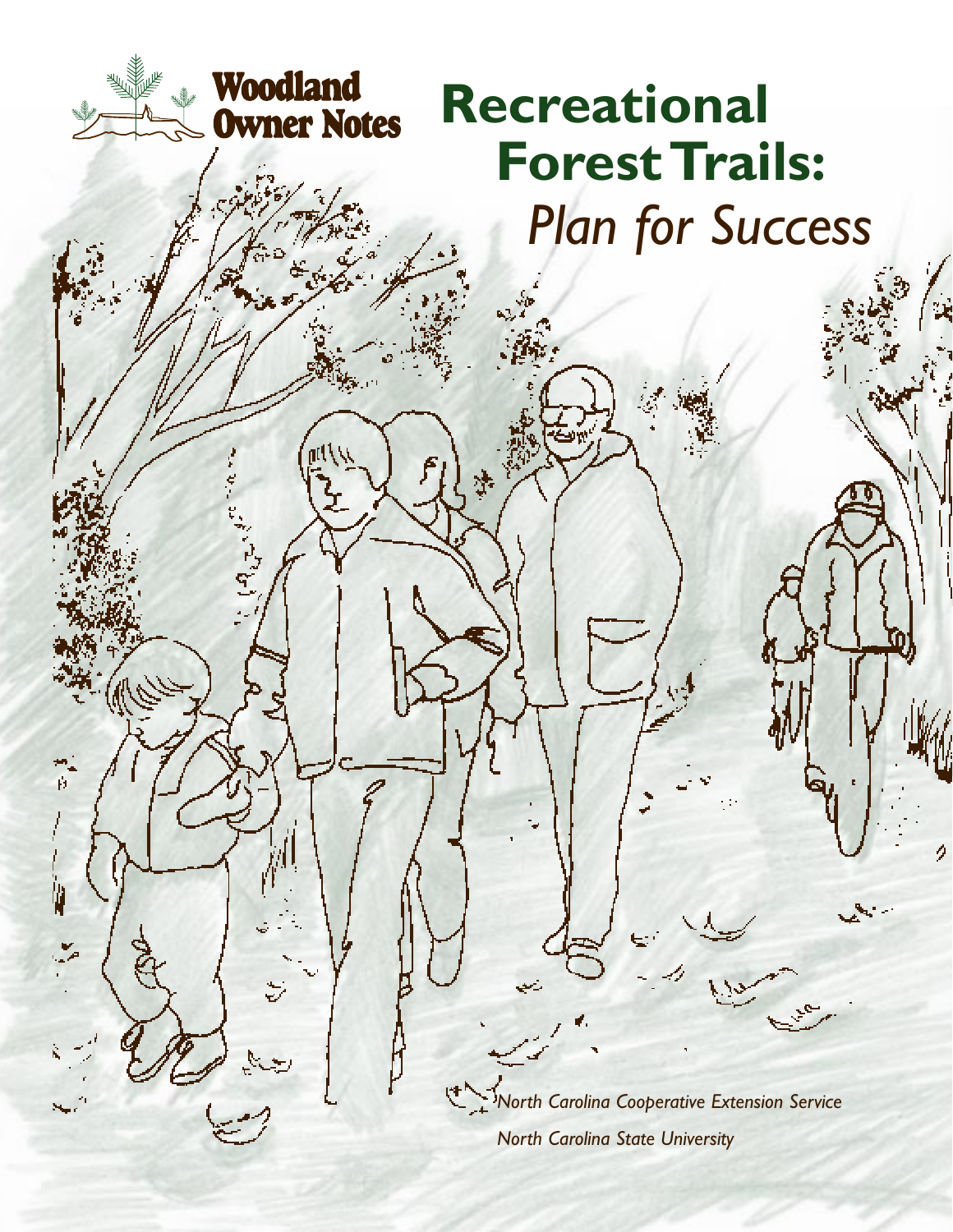



# **Recreational Forest Trails:**

# *Plan for Success*

## **C o n t e n t s**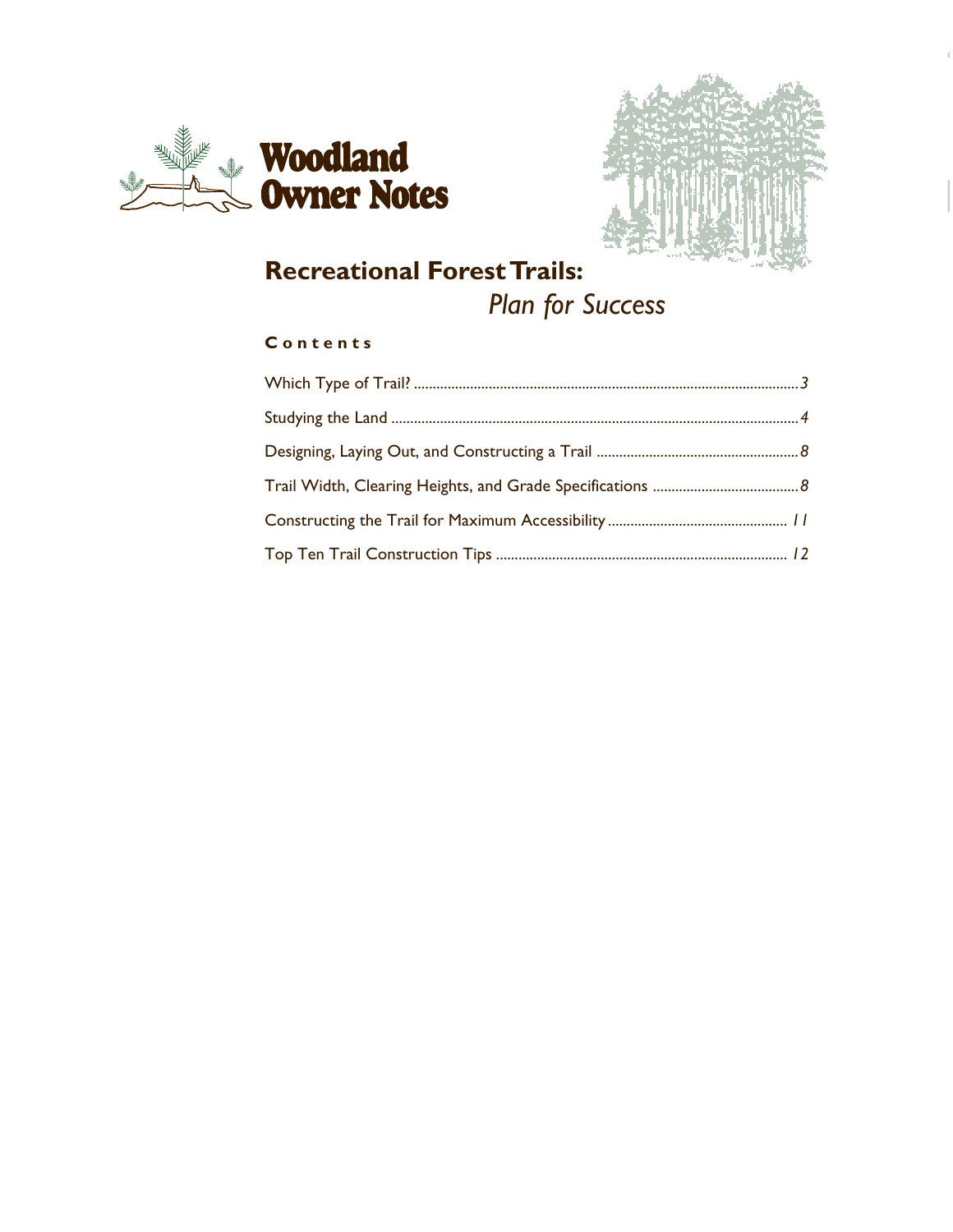# **Recreational Forest Trails:**

*Trails are manmade pathways designed primarily for foot travel. Planned trails provide users with access to areas to learn, recreate, exercise, and to observe and interpret nature. Successful forest trails are planned to match the tract's resources with the intended users' needs.*

*Early trails were the travel routes to food, water, and shelter. Largely fashioned by animals during migration and daily travels, trails typically followed the contour of the land, snaked along watercourses, and climbed low mountain passes. Many of our oldest roads began as trails and were improved as transportation progressed from foot to horse to rail to automobile.*

*Trails offer relatively low-cost access to natural surroundings and require only minor maintenance when properly constructed. This note explores proven ways to plan, construct, and interpret various types of recreational forest trails.*

# *Success*

*Plan for*

**General nature or education trails**

focus attention on scenery, history, geology, forest management and ecology, wildlife, wildflowers, flowering shrubs, or landscape features such as bottomlands, uplands, swamps, bays, pocosins, or wetlands.

**Conservation trails** highlight conservation and good management of soil, water, and vegetation through the stewardship of existing natural resources on farm and forestland. Points of interest could include seeded forest roads, conservation tillage, grassed waterways, contour farming, forest management sites, wildlife plantings, successional mowing and disking, and prescribed burning.

**Soil or geology trails** identify unique or subtle changes in the landscape by taking hikers past soil

# Which Type of Trail?

Trail design should be set by the needs and interests of your intended users. Their needs will vary with age, physical ability, and interests.

These needs will affect trail characteristics like length, difficulty, slope, and layout. For young and elderly visitors, ease of walking and frequent resting spots would be paramount. Conversely, active youth and adult audiences may prefer a trail having a greater degree of difficulty, with steeper slopes and access to high bluffs or cliffs.

With audience needs clearly defined, select a theme for the trail. A theme gives purpose to your trail by exploiting the natural richness of the area. Trails designed around a theme will maintain interest and provide continuity. There are many options for trail themes.

pits or profiles, rock outcrops, vegetation changes, eroded areas, slope changes, and land uses that are affected by soil properties such as stoniness, drainage, slope, soil depth, and productivity.

**Water or wetland trails** explore the force and impact of water by following streams, brooks, creeks, and rivers. The water theme can be linked to soil erosion, water quality, watershed protection, wildlife habitat, fisheries, vegetation and productivity changes, sedimentation control, and Best Management Practices. Do not overlook other options around bays, pocosins, swamps, beaver ponds, and farm ponds.

**Forest stewardship or ecology trails** exhibit the history of forest management and succession, the differences between natural and planted stands, differences in site productivity, impact of fire control and fire use, past cutting history, species diversity, tree or plant identification, stand maturity, seedling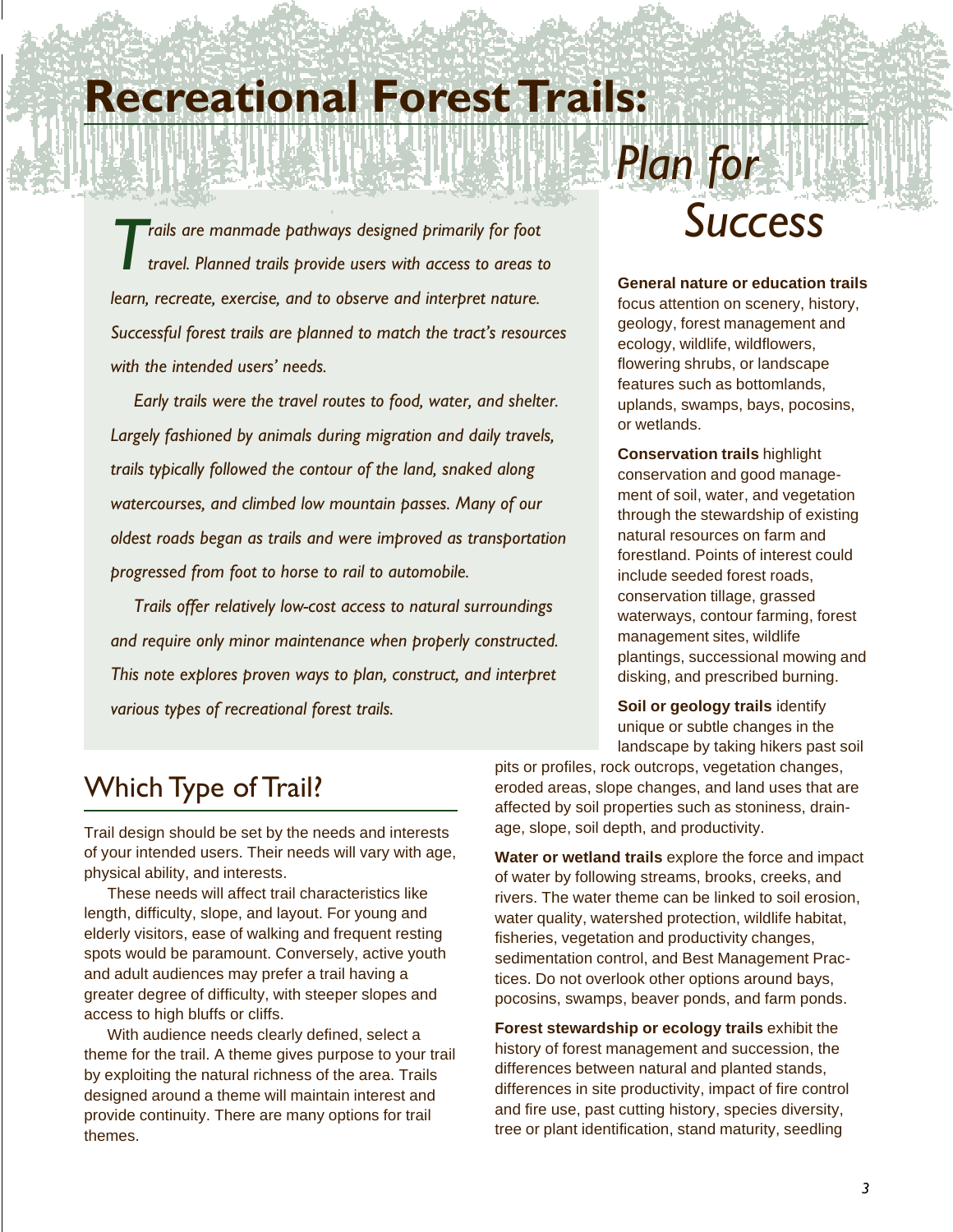development, differences between hardwood and softwood stands, wildlife use of various forest types, lightning strikes, and fire scares.

**Historical trails** highlight points of interest that can include evidence of old homesteads; Native American settlements; tenant homes; ornamental and exotic plantings within the forest such as daffodils, fruit trees, and shrubs; drainage ditches that are hand or mechanically dug; turpentine pits and old "catfaces"; gold prospecting pits; borrow pits; sites that evidence farm erosion and row-crop production; liquor still sites; fish weirs; old mill sites; sawmill sites; bark and sawdust piles; old dams; roads; railroad spurs;

cemeteries; mines; wells; springs; fencerows; rock piles; and chimneys.

**Wildlife management or wildlife observation trails** explore animal tracts, dens, nests, artificial nest boxes and nesting structures, signs of use, beaver dams and lodges, deer scrapes, den trees, redcockaded woodpecker colonies, bird nests, brush and cover piles, forest and field edges, owl or eagle nests, wildlife plantings, prescribed burning areas, unique and critical habitat areas, and wildlife trails and travel ways. Simple observation decks and blinds can be erected to increase the enjoyment of the trail, especially around concentrated feeding areas.

## Studying the Land

### **Reconnaissance and Preconstruction**

Begin planning a trail by obtaining a legal survey description or plat of the property. Good choices are either a survey map of the property or a tax map (aerial photo) from your county tax office. Begin to identify major landmarks, including access roads, buildings, and power lines, on a photocopy of the map.

Transfer the boundary lines to a contour or topographic map (Figure 1). Topographic maps illustrate the physical features of the property and are useful in locating cliffs, watercourses, swamps, and other unique or problem areas. A topographic map of the property allows you to identify steep and difficult areas to be avoided when constructing the trail. You also can map major vegetation types, water bodies, clearings, existing roads, and rough topography.

Topographic maps are available from your Soil Conservation Service office, outdoor outfitting stores, surveyor engineering supply houses, or directly from the U.S. Geological Survey. From the North Carolina Index you can locate your property and order the map or maps necessary to cover all of your property. The preferred map scale is 1 inch equals 24,000 feet.

If the proposed trail location will not follow a major watercourse or other land feature, you will need to survey the property systematically. By walking over the property you can record the location of key features and unique areas. The only true way to

locate all the important and unique interpretive items and objects is to use the grid method of surveying (Figure 2). The grid method, used frequently by foresters, requires sampling of the whole tract, ensuring that no key features are overlooked. The grid method allows for the systematic sampling of a property. Transect lines are established on a compass bearing that runs into the longest path across a property. Parallel lines are then followed so that a total "survey" of the property is made at a chosen distance—for example, 100 or 200 feet.

As you traverse the property, record roads, water bodies, timber changes, or other major interest points on your map (Figure 3a). Flag important areas that are likely to be included in the final trail. Record all pertinent information in your field notes, as it will become the basis of your final layout (Figure 3b).

Once all of your property's features have been identified and flagged, begin a rough layout of possible routes on the field map. In laying out the trail, avoid straight lines by winding the trail to conform to the land's contour. Maneuver from one interpretive point to the next, flagging as you go, until all points have been connected (Figure 4).

With practice and thorough knowledge of the property, most people can design a successful trail. Remember that no amount of office preparation can substitute for actually inspecting the property. The following tips will help you create successful forest trails on your property.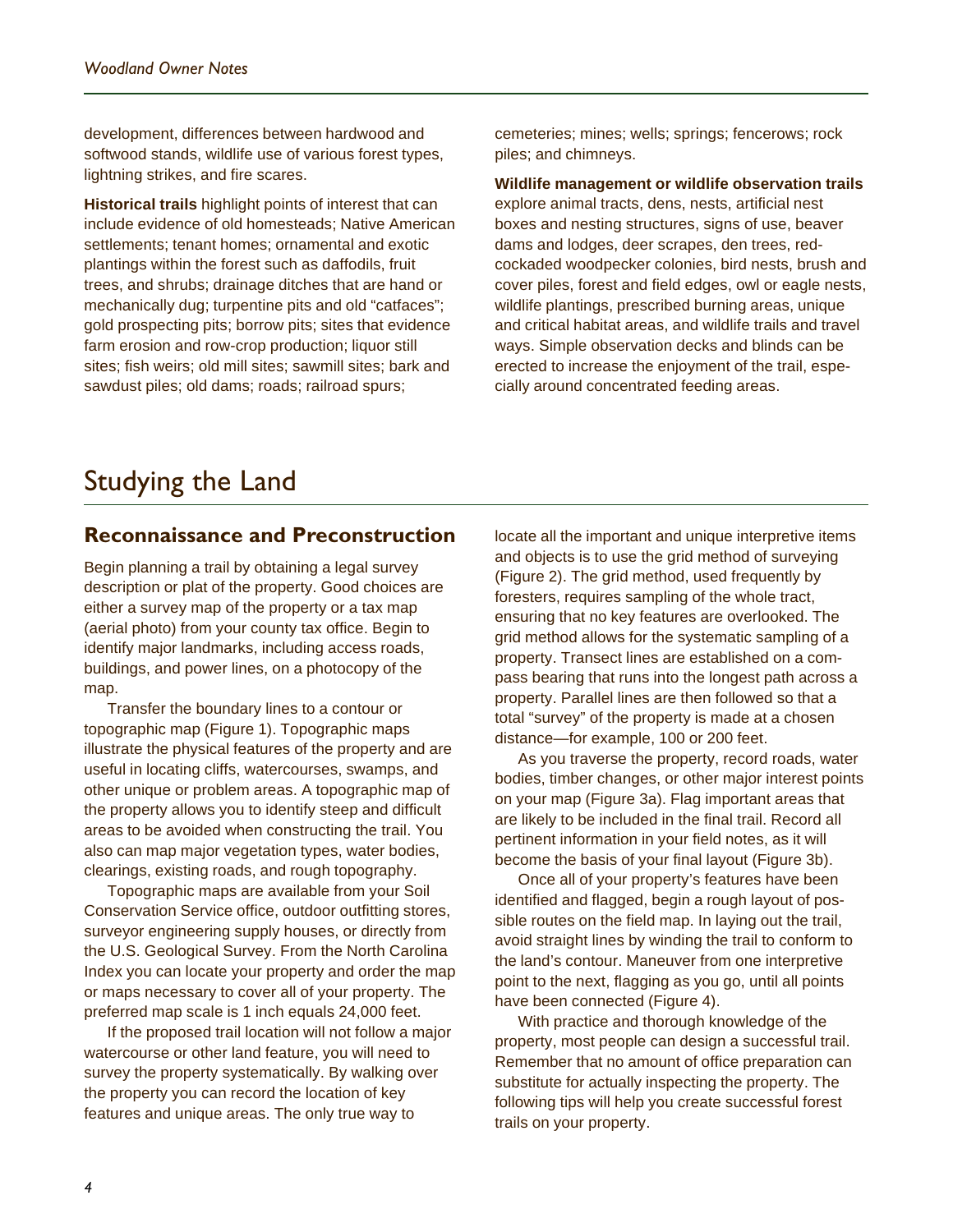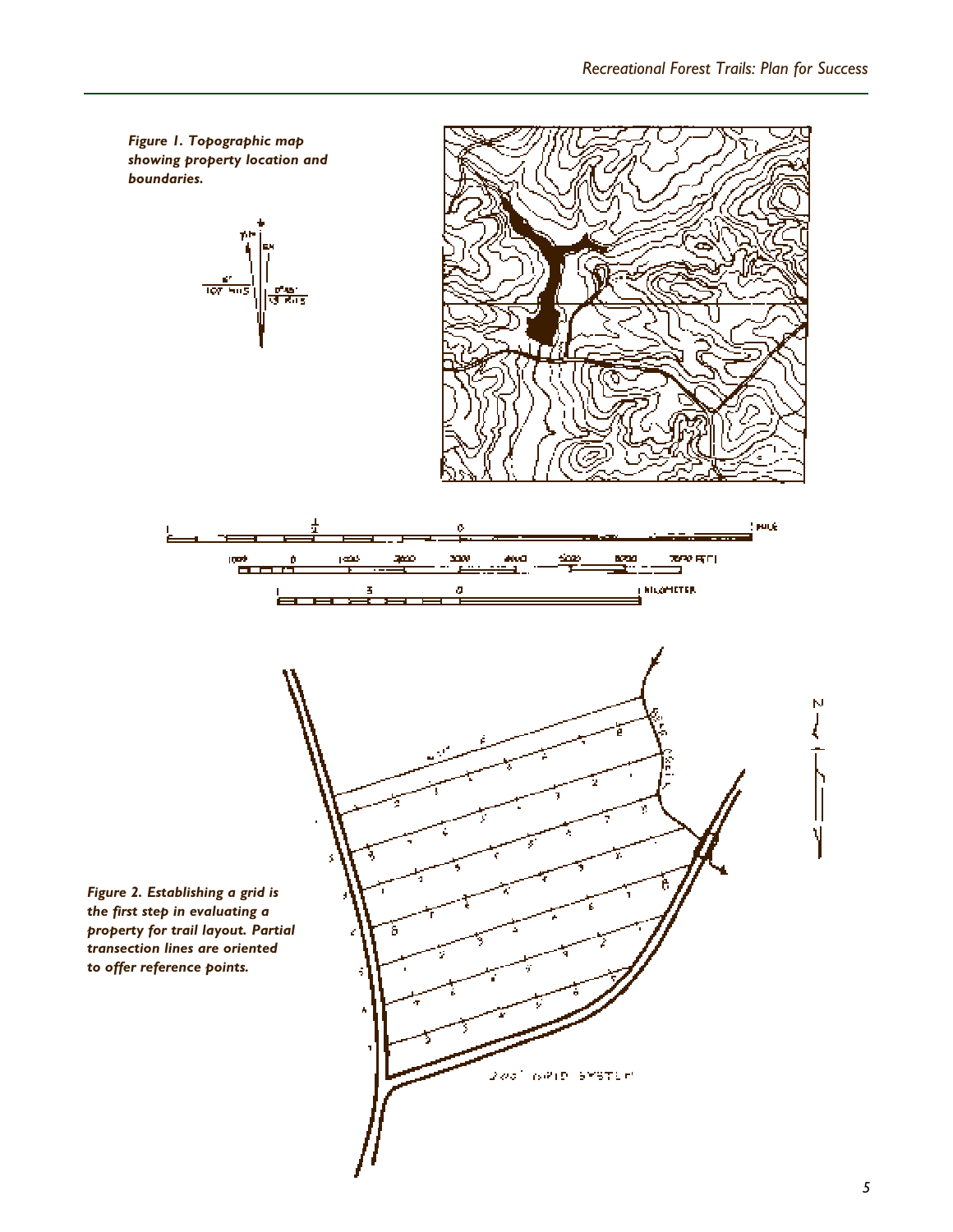#### **Favor trail placement in areas with**

- ❑ well-drained soils
- ❑ natural openings
- ❑ scenic vistas
- ❑ open timber
- ❑ light brush and vegetation conducive to easy travel
- ❑ special historical, ecological, and natural features
- ❑ access to and view of water bodies or streams
- ❑ natural drainage, such as side slopes and gently rolling terrain
- ❑ natural contours, such as those along terraces
- ❑ seasonal differences and experiences
- ❑ safe crossings of roads, railroads, and power lines
- ❑ good access from parking areas
- ❑ minimal conflict with existing land-use or management activities.

#### **For safety, environmental, and economic reasons try to avoid locating trails in**

- ❑ wet and flat areas with poor drainage
- ❑ frequently flooded bottomlands
- ❑ areas of unstable, fragile, or erosive soils prone to mud or rock slides
- ❑ areas where there are steep slopes and abrupt elevation changes
- ❑ areas that include bluffs, cliffs, and ledges, except where included for their scenic beauty

É PINA-SCATTEROP BEETLE K.A. D-TAKT A S

Gove and Ross 7. PUDES WANG PINE HOD

Good in as RD

7. P.ME - PALAR - NUM Detroit as \$ 8 MOUNE PINT FILED

2 GUM HOPLAR - SCATTEFED PINE

WETLAND ALONG CREEK

1 CARGE PINEZHWD (DEER STALD) 2. EDGE OF BUTTOM AUDI HOD WITHOUT

FINANC & LOW PLAD

3. Sotiwe BELTIE ENCL. Worghout Happy. pare di popier

EDGE OF FILE AREA (SCAMBER PLUE) - Phoen - 351, 131 Ave. 121 Denise top BA1121

Place - Bayer Ave., 21089-21451 BAILL è

LAPGER PINE BUT NOT AS ALLERA.

 $\mathbf{r}_\mathrm{c}$  $\sim$ 

❑ locations requiring bridges or culverts

ی چې ل  $(F; \sigma r)$ 

3.

4  $\mathbf{a}$ 

5.

k.

٠.

Line 2

(PLoT)

3 A Pre



*Figure 3a (left). Take field notes and locate transition areas and points of interest that can be connected by the final trail.*

*Figure 3b (right). Take detailed notes of items and their location while conducting your field survey.*

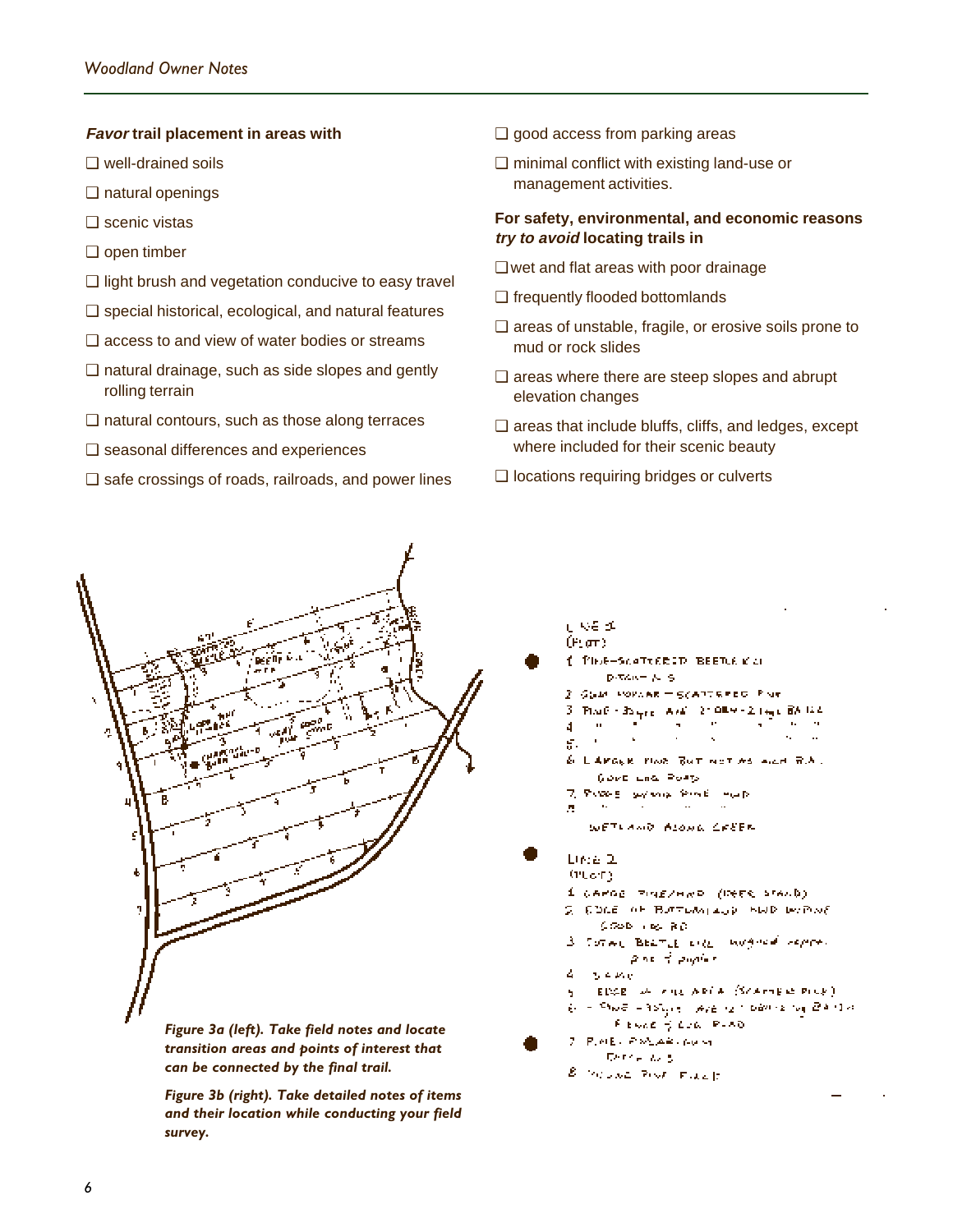- ❑ areas of heavy vegetation requiring excessive clearing and periodic pruning and maintenance
- ❑ areas with fragile vegetation or rare and sensitive habitats
- ❑ cultural and archeological sites, except where featured as part of the trail
- ❑ places where visitors could have adverse effects on wildlife or other resources
- ❑ timbered areas subject to blowdown, falling limbs, or lightning strikes
- ❑ road and rail crossings where sight distances are limited
- ❑ old mine areas and other natural or manmade hazards
- ❑ areas requiring multiple switchbacks or retaining structures.

#### *Figure 4. Your final layout map should include interpretation points of interest and trail location.*

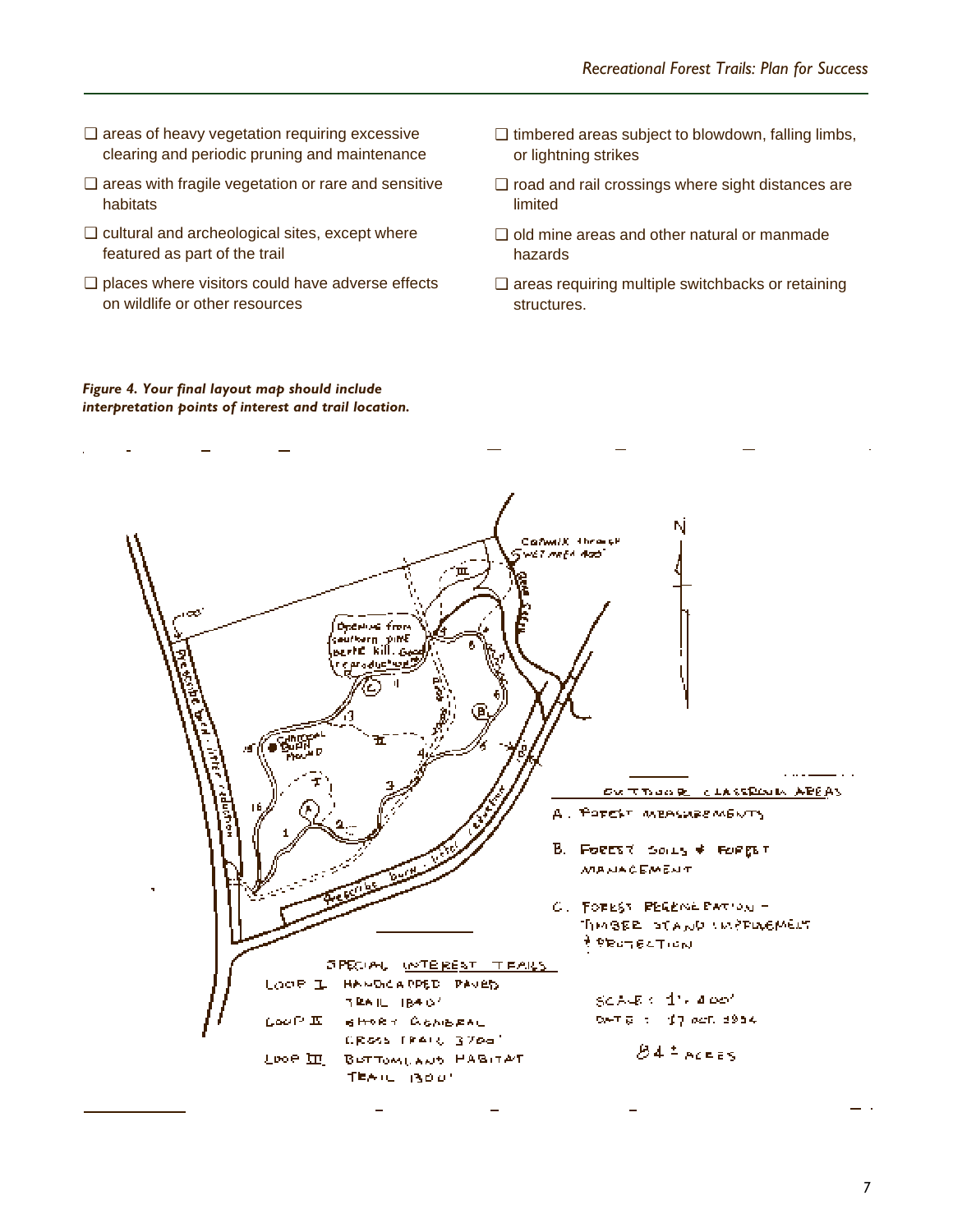## **Trail Layout**

The final layout of a trail can be flagged or painted so that subsequent clearing and construction can proceed with minimal supervision. The key to success in trail design is to define and follow clear objectives. Most important, keep it interesting! Keep these points in mind when laying out the trail.

- ❑ Vary trail alignment and direction.
- ❑ Avoid sameness by varying vegetative cover.
- ❑ Take advantage of natural features and diversity.
- ❑ Feature beautiful overlooks and vistas, seasonal landscapes, and clearings.
- □ Change the grade periodically, but strive to maintain the trail on midslope positions to promote good drainage and minimize erosion.
- ❑ Keep trails inconspicuous, natural, and suitable to the land. The purpose is to heighten the "natural experience," not to construct another four-lane highway.
- ❑ Design a trail that tantalizes the senses: sight, smell, touch, and hearing.
- ❑ Avoid monotony by adding curves and zig-zags that add to the natural experience. Often the shortest distance between two points is the least interesting.
- ❑ Trail length can vary, but 1/2 to 1 mile is usually best.
- ❑ Create a loop or rough figure-eight trail that will return the user to the starting point. A connecting trail at the midpoint will allow visitors to choose a shorter or longer walk.

## **Trail Construction**

After the trail route has been marked, construction can begin. Construction activities include tree removal, brush clearing, pruning, minor excavation, and occasional foot-bridge construction. Careful preconstruction planning can minimize the need for these activities.

Construction activities should be prioritized to accomplish the greatest amount of work within the available time and other resources. Brush clearing often yields the greatest return in defining the trail and opening it to early use. Later, intensive projects such as removing trees, installing interpretive signs, or constructing bridges can be completed to refine the trail.

Trail clearing and brush removal can be accomplished with chain saws, mechanical brush cutters, hand saws, brush axes, regular axes, hatchets, loppers, and pruning saws. Hand clearing can be expensive and time consuming. However, labor availability may be the greatest obstacle to completing trail work. Greatest results are usually achieved when landowners can complete the work themselves.

Mechanized construction and clearing is often less expensive than hand labor; however, its use should be tempered by concerns for aesthetics and site disturbance. For instance, a tractor-mounted rotary mower may make short work of brush control yet leave unsightly stumps behind. Clearly, some combination of mechanical and hand work is needed to complete trail construction in a timely and costeffective manner. Let the individual landowner's interest and ability as well as local conditions be your guide.

# Trail Width, Clearing Heights, and Grade Specifications

**Trail width** varies with intensity and type of use. Short recreational or interpretive trails to be used for small groups should be wider than lightly used, longer trails. Trails should be at least 2 to 4 feet wide with widths of 6 to 8 feet needed for pleasure walking and in areas with steep dropoffs. Educational or interpretive trails must be wide enough to accommodate small groups, especially at points of interest.

**Clearing width** should be at least 4 feet along the trail or 2 feet wider than the trail on either side of the actual walkway (Figure 5). Wind the trail around large, existing trees within the trail's path rather than opting for total removal, and prune those trees' lower branches back to the trunk. Clearing should be kept to a minimum. In cleared areas, cut all brushy vegetation flush with the ground. Clear all hazards adjacent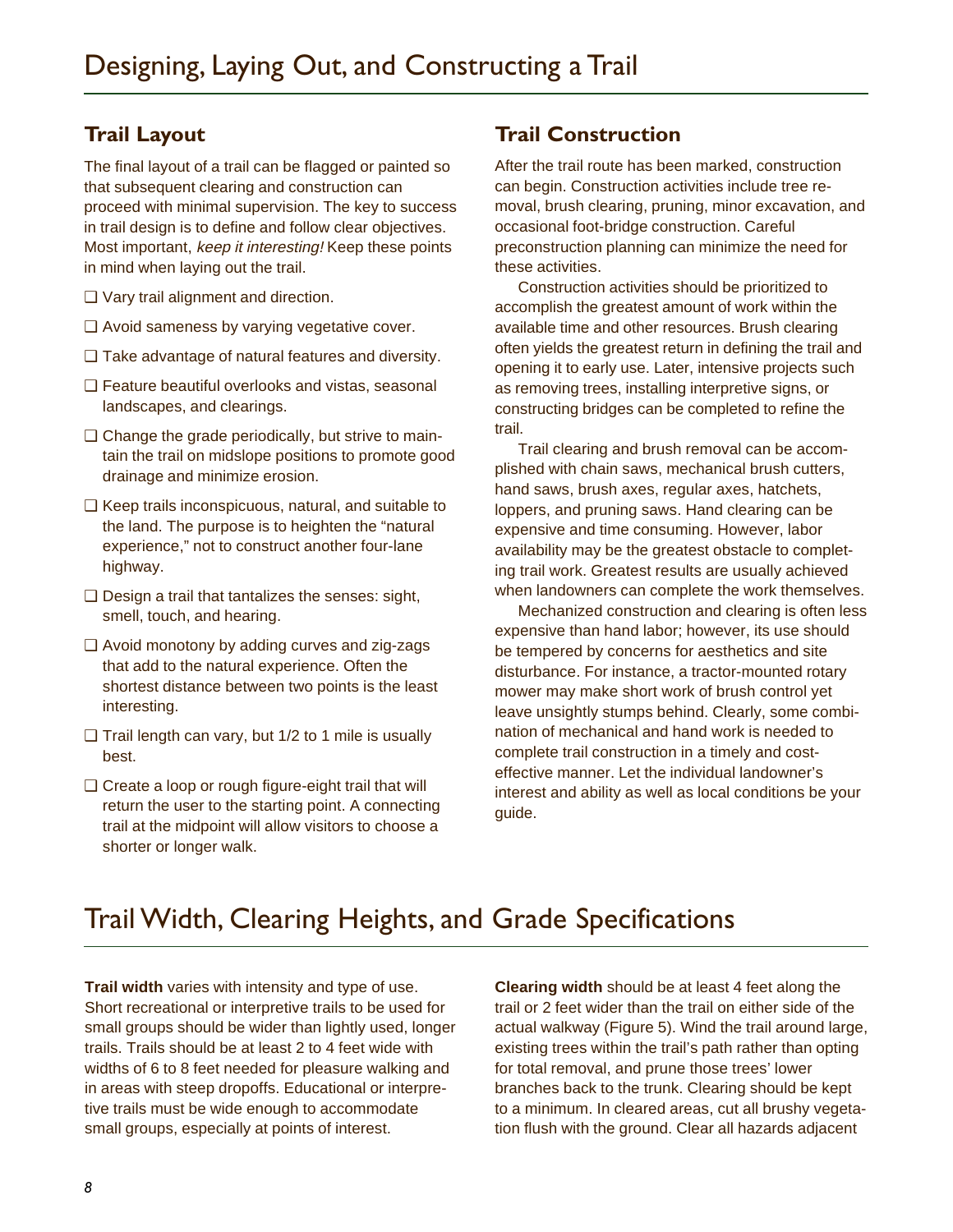

*Figure 5. Trail clearing guidelines: Prune trees and shrubs 1 to 2 feet back from trail edge. Prune tree branches 8 to 12 feet above trail surface.*

to and above the trail. Strategically located fallen logs and large rocks can be left in place to discourage vehicular use and add to the natural variety of the trail. On trails that will be used by school groups, make small clearings (turnouts) adjacent to points of interest that will allow group instruction.

**Clearing heights** should be at least 7 feet for foot trails, 8 feet for biking trails, and 10 feet for equestrian trails. Periodic maintenance and monitoring at different seasons of the year will be needed to prune drooping and ice- or fruit-laden branches.

**The grade**, or slope, of the trail is the single most important factor in design and layout. The trail grade influences the length of the trail, level of difficulty, and drainage and maintenance requirements. Avoid creating long, sustained grades that can be tiring and monotonous to users. Try to maintain gentle slopes of 10 percent or less (less than 1 foot of drop over a 10-foot stretch). Gently undulate the grade to provide natural drainage and variation. Where steep grades are unavoidable, construct waterbars to slow runoff flow and to avoid erosion (Figure 6). **Periodic Maintenance.** Natural processes are constantly shaping and altering the forests, and trails are no exception. Periodic upkeep and repair of trails must be scheduled at least annually. Some degree of mechanical or chemical control of resprouting brush will be required. Likewise, wooden and rock structures may need repair or replacement. Always build with weather- and rot-resistant materials to extend the life of structures.

To reduce the need to maintain and replace signs, consider using numbered signs keyed to an accompanying interpretive brochure that can be updated inexpensively as forest conditions change (Figure 7).

Periodic maintenance helps you avoid major construction. Schedule your maintenance in relation to the amount and extent of use. You also should consider the safety or liability constraints of your users. Maintenance on disability-accessible trails should include controlling weeds, preventing excessive cracking, and protecting the surface against erosion.

**Surfacing Materials.** Materials used to cover hightraffic and sensitive areas may need to be replaced or replenished periodically. When choosing these materials, seek out local supplies of natural bark, mulch, wood chips, sand, and gravel, preferably those



*Figure 6. Waterbars are effective in controlling water flow on trails. Place them on long or steep grades to minimize erosion and the need for trail maintenance. A line of rocks can be used instead of the log to slow water flow. Bury two-thirds of each rock in the soil.*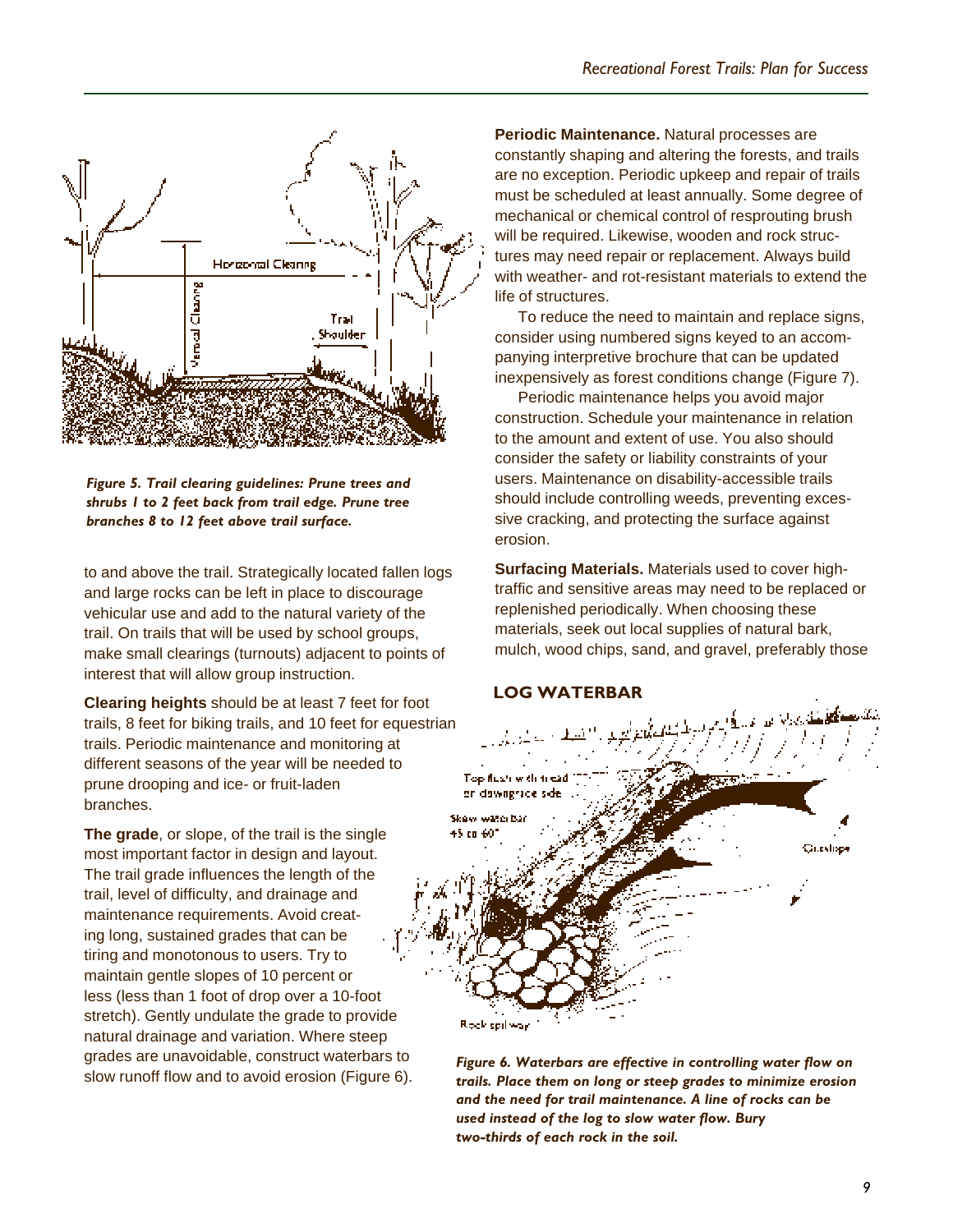that can be found on the tract. In wet areas with seasonal or standing water, surfacing is generally not feasible. In these areas use boardwalks, catwalks, decks, or log bridges (Figure 8) to provide access and minimize disturbance. Always provide handrails in deep-water areas and where boardwalk height is greater than 2 to 3 feet.

9 WOOD DUCKS 11. NATURAL REGENERATION. Wood ducks can be infracted to farm pands by providing. Teft to nature, a large number of low youl tynesting hoxes. Note the difference in vegetation (low, wethardwood species will alter take over the site. areas compared to opluna ureas). 17. RUNNING GROUND PINE 10. BOUNDARY LINE Chen used for Christmus Surveyors model ines with theod distinct cuts on the decorations. Could be used for natural ground cover. free.

*Figure 7. An interpretive brochure is an inexpensive user's guide and can be altered as audiences and*

*conditions change.*

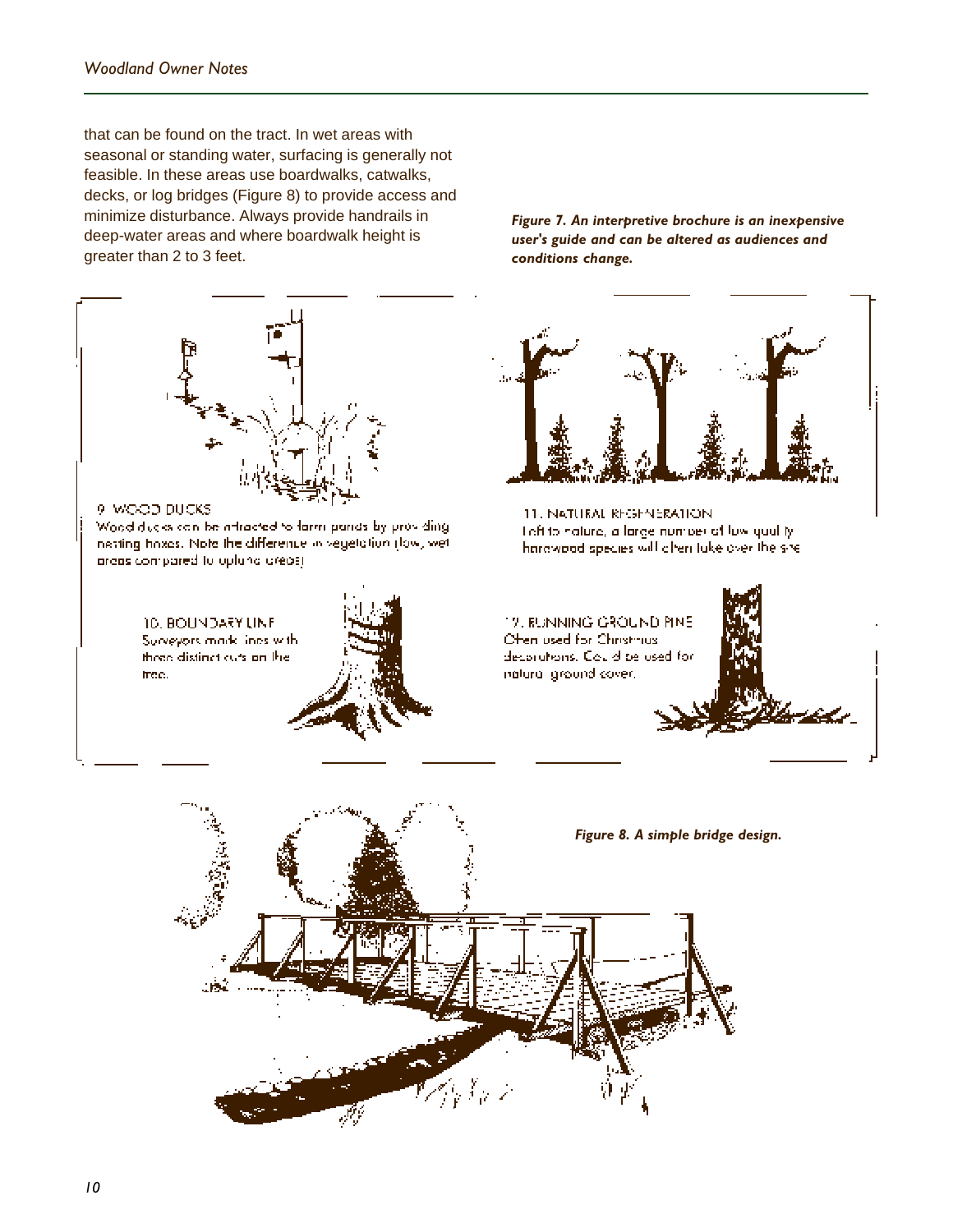As a result of passage of the Americans With Disabilities Act of 1992, there is increased interest in modifying the design of trails to make them accessible to persons with disabilities and to older people. While no official standard exists for creating the ultimate in accessible trails, guidelines provided by the Uniform Federal Accessibility Standards provide a good

starting point. While it is neither possible nor desirable to have each trail conform to the standards listed below, strive to offer a variety of trails with different difficulty levels to meet the range of abilities and preferences of the prospective visitors.

Table 1 lists the design standards currently recommended for two levels of accessible trails.

| 1.71999991718117411299591811      |                                                       |                                                                  |  |
|-----------------------------------|-------------------------------------------------------|------------------------------------------------------------------|--|
|                                   | <b>Easy</b>                                           | <b>Moderate</b>                                                  |  |
| Width'                            | 4 feet (48 inches)                                    | 3 feet                                                           |  |
| Maximum grade                     | $8\%$ (1:12 slope)                                    | $10\%$ (1:10 slope)                                              |  |
| Sustained running slope           | 5% maximum                                            | 5% maximum                                                       |  |
| Distance allowed at maximum grade | 30 feet maximum                                       | 50 feet maximum                                                  |  |
| Cross slope                       | 3% maximum                                            | 3% maximum                                                       |  |
| Surface                           | Hard surface                                          | Very firm, compacted surface                                     |  |
| Edge and curbs                    | Provide 2-inch curb<br>on downhill side.              | Provide 2-inch curb<br>at dangerous and difficult locations.     |  |
| Railings                          | Provide 32-inch railings at<br>dangerous or difficult | Provide 32-inch railings at dangerous<br>or difficult locations. |  |
| Small level changes               | $\frac{1}{2}$ inch maximum                            | $\frac{1}{2}$ inch maximum                                       |  |
| Rest areas <sup>2</sup>           | 400-foot maximum interval                             | 900-foot maximum interval                                        |  |
| Passing space                     | 200-foot maximum interval                             | 300-foot maximum interval                                        |  |

#### **Table 1. Accessible Trail Design Standards**

Source: Based on *A Design Guide for Universal Access to Outdoor Recreation*, PLAE, Inc., Berkeley, CA. 1993.

If route must pass through significant geologic features (rock formations) or between aesthetically important vegetation (large trees), the width may reduce to 36 inches for a maximum distance of 10 feet.

 $^{\rm 2}$  Rest areas or landings are required at the top and bottom of each maximum grade segment and where trails change direction on maximum grade sections*.* (Landings must be a minimum of 60 inches long and the width of the trail.)

#### **Sources of Additional Information**

Ashbaugh, B. L., and R. F. Holmes. 1967. *Trail Planning and Layout.* National Audubon Society, New York, NY. 104 p.

Fogg, G. E. 1986. *A Site Design Process.* National Recreation and Park Assoc., Alexandria, VA. 185 p.

Fogg, G. E. 1981. *Park Planning Guidelines Revised.* National Recreation and Park Assoc., Alexandria, VA. 202 p.

Larsen, D. M., and W. R. Miles. *Nature Trails.* Agricultural Extension Service, University of Minnesota. Extension Bulletin Number 368. 15 p.

PLAE, Inc. 1993. A Design Guide for Universal Access to Outdoor Recreation. Berkeley, CA. 240 p.

USDA Forest Service. 1985. *Trails Management Handbook.* (FSH 2309.18) 84 p.